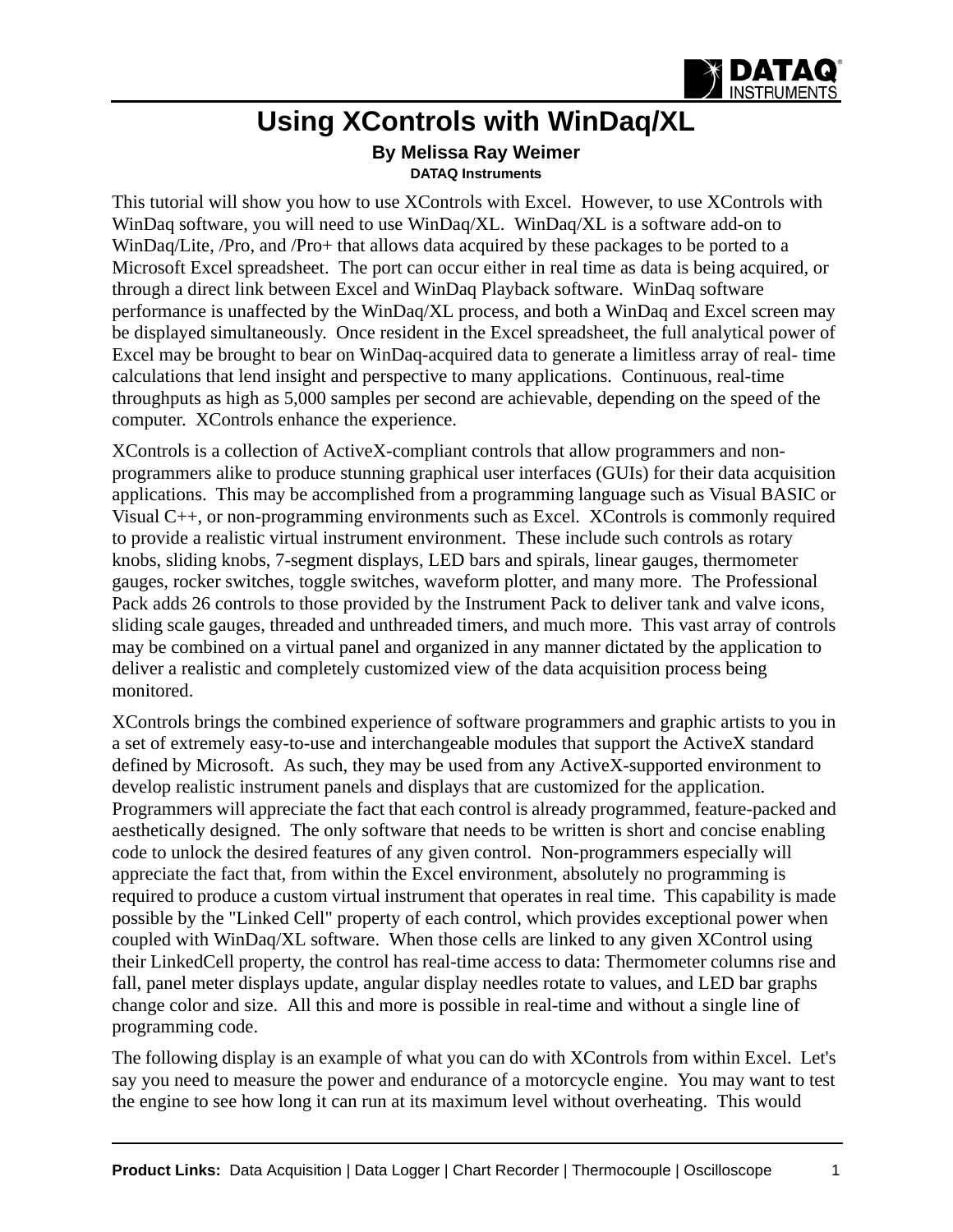



involve a control to measure RPM, a control to measure the temperature, an odometer control, and an LED control that will let you know immediately when the engine has overheated. When you place all of these controls on a panel, it might look something like this:



To create and link controls in Excel takes only three simple steps:

1. Go to View > Toolbars > Control Toolbox. This will display the Control Toolbox. Click on

the "More Controls" button  $\mathbb{R}^n$  in the lower right corner to reveal additional controls.



2. The controls that have an "i" in front of them are the XControls. When you find the one you want, click on it once. Your cursor will become a crosshair. Click and drag to size the control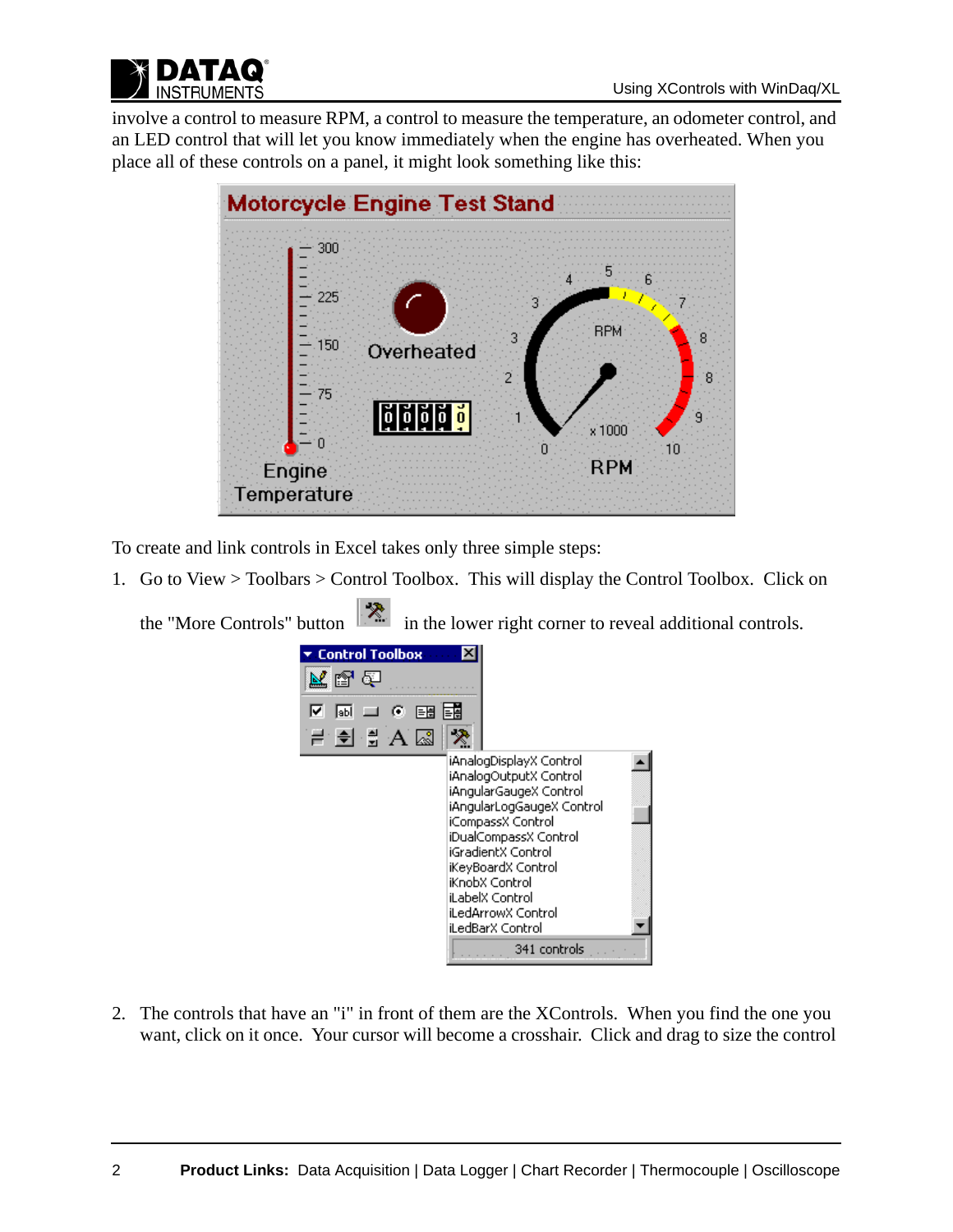

or just click where you want it to be placed on the screen and it will appear at its default size. In the example below, the iKnob control was placed at its default size.

|                | Microsoft Excel - Book1                                    |          |                     |              |                     |                                         |                         | $\Box$ $\times$       |
|----------------|------------------------------------------------------------|----------|---------------------|--------------|---------------------|-----------------------------------------|-------------------------|-----------------------|
|                | 图 File<br>Edit                                             | View     | Insert Format Tools | Data         | Window<br>Help      |                                         |                         | $ B$ $\times$         |
|                | c H                                                        | q<br>ê,  | Σ<br>$\mathbb{C}$ + | ÷<br>司:<br>Q | $\mathbf{B}$        | $\mathbb{R}$ .                          | ᠉∥<br>@ *               | Prompt $\frac{35}{7}$ |
|                | =EMBED("isAnalogLibrary.iKnobX","")<br>iKnobX1<br>$=$<br>▼ |          |                     |              |                     |                                         |                         |                       |
|                | A                                                          | B        | $\mathbf C$         | D            | E                   | F                                       | G                       |                       |
| 1              | Volt                                                       | Volt     | Volt                | Volt         |                     |                                         |                         |                       |
| $\overline{2}$ | 5.737305                                                   | 4.272461 | 1.953125            | $-11.8408$   | WinDaq-XL           |                                         | $\mathbf{\overline{X}}$ |                       |
| 3              | 5.737305                                                   | 4.272461 | 1.953125            | $-11.8408$   |                     |                                         |                         |                       |
| $\overline{4}$ | 5.737305                                                   | 4.272461 | 1.953125            | $-11.8408$   |                     | <b>IIO</b>                              | $\bullet$<br>ଢ          |                       |
| 5              | 5.737305                                                   | 4.272461 | 1.953125            | $-11.8408$   |                     |                                         |                         |                       |
| 6              | 5.737305                                                   | 4.272461 | 1.953125            | $-11.8408$   |                     | <b>v</b> Control Toolbox                | ⊠                       |                       |
| 7              | 5.737305                                                   | 4.272461 | 1.953125            | $-11.8408$   |                     |                                         |                         |                       |
| 8              | 5.737305                                                   | 4.272461 | 1.953125            | $-11.8408$   | 医鼻齿                 |                                         |                         |                       |
| 9              | 5.737305                                                   | 4.272461 | 1.953125            | $-11.8408$   | ⊽<br>阿              | $\bullet$<br>$\blacksquare$             | 噩醒                      |                       |
| 10             | 5.737305                                                   | 4.272461 | 1.953125            | $-11.8408$   |                     |                                         |                         |                       |
| 11             | 5.737305                                                   | 4.272461 | 1.953125            | $-11.8408$   | $\bigoplus$<br>큰    | $\frac{4}{3}$ A $\overline{\mathbb{R}}$ | $\mathcal{L}$           |                       |
| 12             | 5.737305                                                   | 4.272461 | 1.953125            | $-11.8408$   |                     |                                         |                         |                       |
| 13             | 5.737305                                                   | 4.272461 | 1.953125            | $-11.8408$   |                     |                                         |                         |                       |
| 14             | 5.737305                                                   | 4.272461 | 1.953125            | $-11.8408$   | Q                   | 50                                      | □                       |                       |
| 15             | 5.737305                                                   | 4.272461 | 1.953125            | $-11.8408$   |                     |                                         |                         |                       |
| 16             | 5.737305                                                   | 4.272461 | 1.953125            | $-11.8408$   |                     |                                         |                         |                       |
| 17             | 5.737305                                                   | 4.272461 | 1.953125            | $-11.8408$   | 25                  |                                         | 75                      |                       |
| 18             | 5.737305                                                   | 4.272461 | 1.953125            | $-11.8408$   | α                   |                                         | ◻                       |                       |
| 19             | 5.737305                                                   | 4.272461 | 1.953125            | $-11.8408$   |                     |                                         |                         |                       |
| 20             | 5.737305                                                   | 4.272461 | 1.953125            | $-11.8408$   |                     |                                         |                         |                       |
| 21             | 5.737305                                                   | 4.272461 | 1.953125            | $-11.8408$   | $\theta$            |                                         | 100                     |                       |
| 22             |                                                            |          |                     |              |                     |                                         |                         |                       |
| 23             |                                                            |          |                     |              | α                   | □                                       | ם                       |                       |
| 24             |                                                            |          |                     |              |                     |                                         |                         |                       |
|                | II I DI Sheet1 Sheet2 Sheet3 /                             |          |                     |              | $\vert \cdot \vert$ |                                         |                         | ▸│                    |
| Ready          |                                                            |          |                     |              |                     | <b>NUM</b>                              |                         |                       |

3. When the control is placed, you are automatically in "Design Mode". Right click on the con-

trol and select "Properties" or just press the Properties button in the Control Toolbox. Here, you can change many properties of your control, such as size, style, font, etc., but, most importantly, you can link the control to your application. Next to "LinkedCell", type in the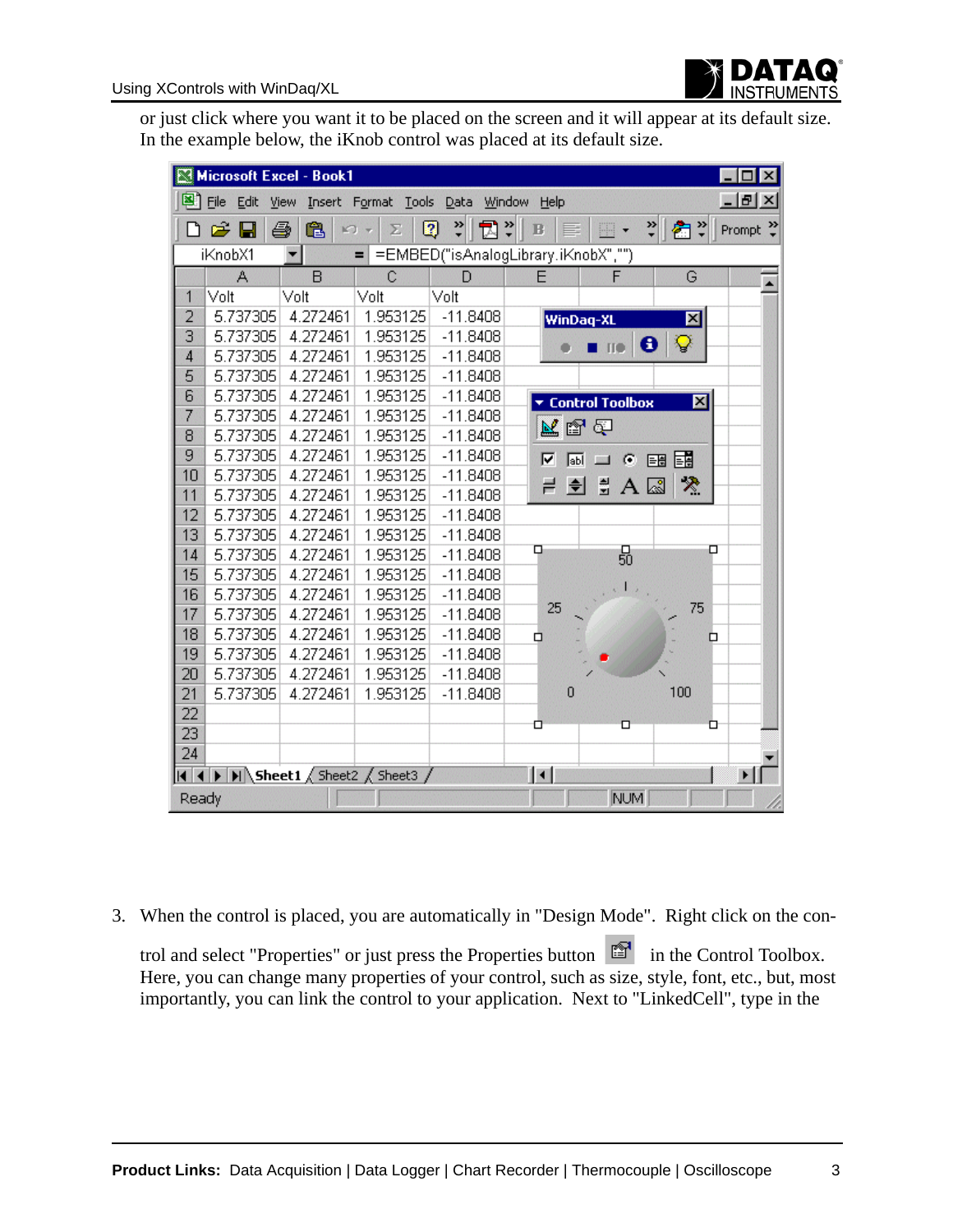

Column and Row of the cell to which you would like the control linked. (For example, to specify a cell in Column "C", Row 5, you would just type "C5", as shown below.)

| <b>Properties</b>                      |                    |  |  |  |  |  |
|----------------------------------------|--------------------|--|--|--|--|--|
| <b>iKnobX1</b> iKnobX                  |                    |  |  |  |  |  |
| Alphabetic   Categorized   [           |                    |  |  |  |  |  |
| BackGroundPicture                      | (Bitmap)           |  |  |  |  |  |
| CachedDrawing                          | True               |  |  |  |  |  |
| CurrentMax                             | Ω                  |  |  |  |  |  |
| CurrentMin                             | Ū                  |  |  |  |  |  |
| Enabled                                | True               |  |  |  |  |  |
| Height                                 | 112.5              |  |  |  |  |  |
| IndicatorActiveColor                   | &HOOFFFF00&        |  |  |  |  |  |
| IndicatorInactiveColor                 | &H000000FF&        |  |  |  |  |  |
| IndicatorMargin                        | 5                  |  |  |  |  |  |
| IndicatorSize                          | 4                  |  |  |  |  |  |
| IndicatorStyle                         | 0 - ikisDotLowered |  |  |  |  |  |
| KeyArrowStepSize                       | 0.1                |  |  |  |  |  |
| KeyPageStepSize                        | 1                  |  |  |  |  |  |
| KnobEdgeWidth                          | 3                  |  |  |  |  |  |
| KnobRadius                             | 35                 |  |  |  |  |  |
| KnobStyle                              | 1 - iksRaised      |  |  |  |  |  |
| Left                                   | 232.5              |  |  |  |  |  |
| LinkedCell                             | csl                |  |  |  |  |  |
| Locked                                 | True               |  |  |  |  |  |
| MinMaxFixed                            | False              |  |  |  |  |  |
| OffsetX                                | n                  |  |  |  |  |  |
| OffsetY                                | Ω                  |  |  |  |  |  |
| OuterMargin                            | 2                  |  |  |  |  |  |
| Placement                              | $\overline{c}$     |  |  |  |  |  |
| Position                               | O                  |  |  |  |  |  |
| PositionDisplayFont                    | MS Sans Serif      |  |  |  |  |  |
| PositionDisplayFontColor   8H80000008& |                    |  |  |  |  |  |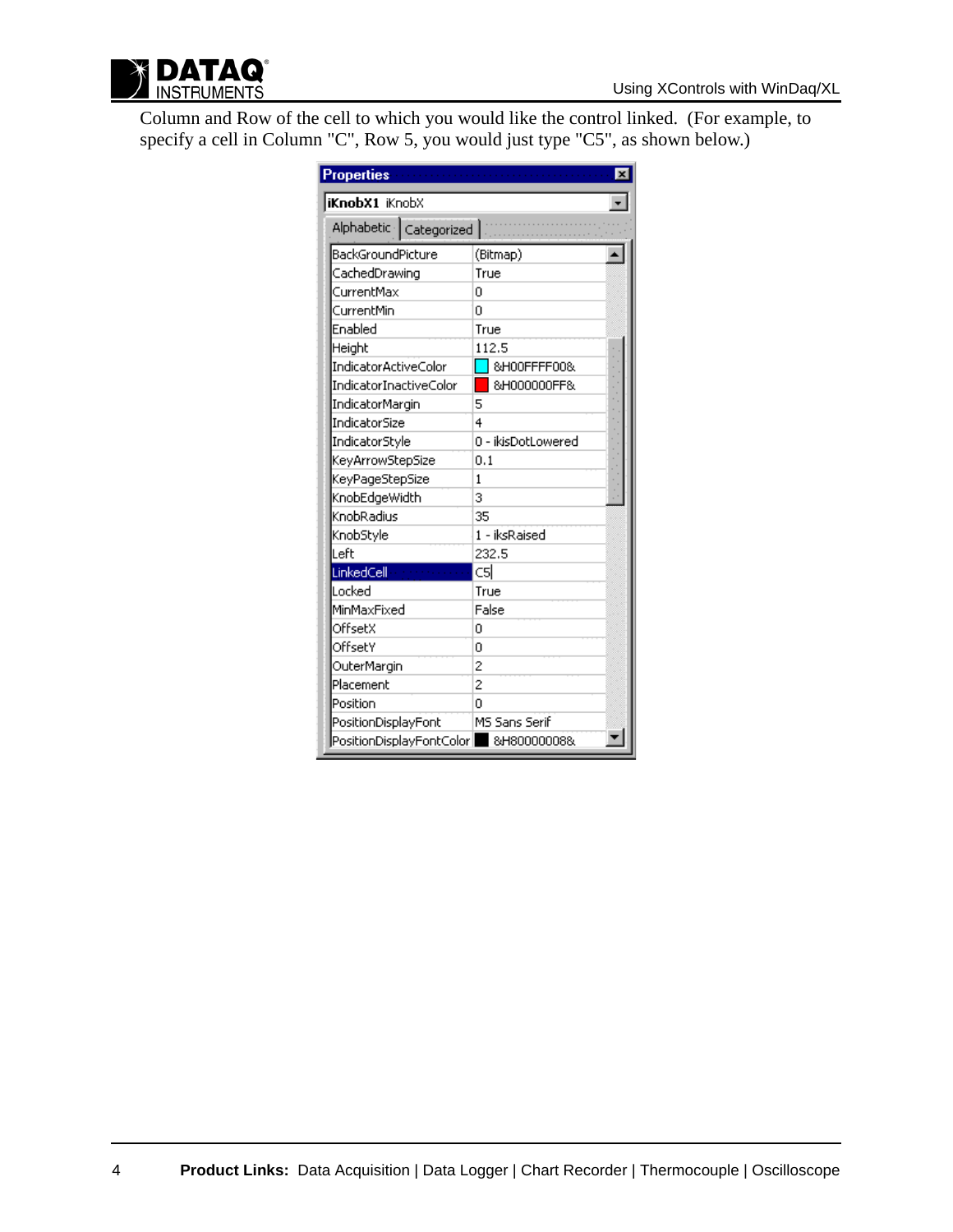

You can change other properties by right clicking on the control and selecting "(the name of your control) Control Object" and then click on "Properties". (For our example, you would select "iKnobX Control Object" > "Properties".)